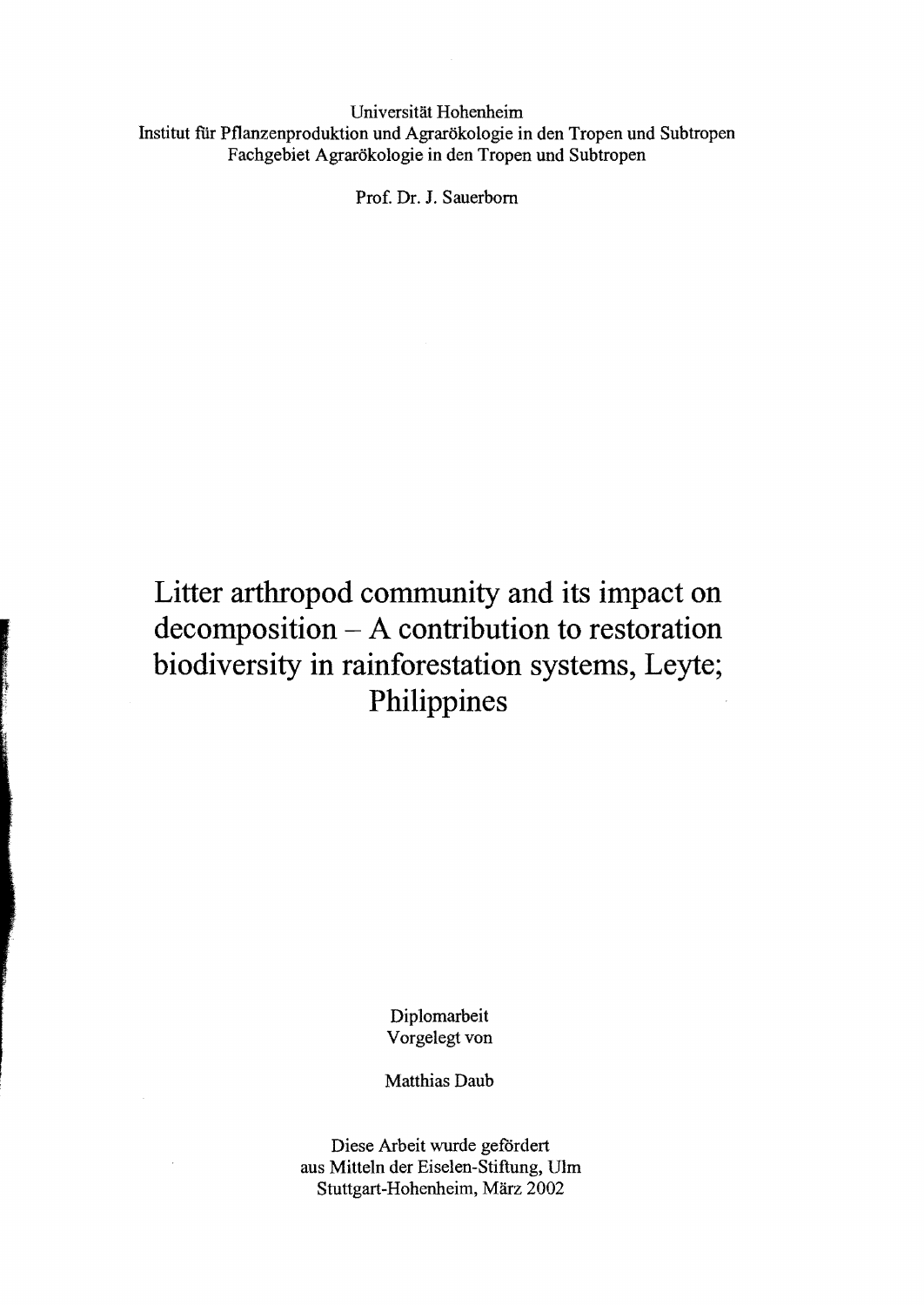## **7. Summary**

As a part of an island rehabilitation program, rainforestation farming systems in Leyte (Philippines) first were established in 1992, in co-operation of the  $GTZ^{26}$ , the DENR<sup>27</sup> and several departments at ViSCA. Rainforestation systems apply to create a sustainable land use system on the basis of natural forest ecosystems. A number of different ecosystem studies contribute to the development of a holistic approach, which provide for a further development of this land use system. The present study focused on the question of decomposition in these rainforestation systems, which results from the interrelation between decomposer biota, their habitat and litter material.

The goal of this study was to supply further knowledge about the role of the arthropod community in this process at two different rainforestation sites, (the demonstration farm at ViSCA and the rainforestation farm in Punta) and a secondary forest at ViSCA. For this purpose arthropod groups in the litter layer were caught with pitfall traps (PT) and extracted from leaf litter sampies by a tullgren funnel (TF) device. The assignment of taxonomic groups to lifecharacteristics and their ecological service illustrates the way in which arthropods have an influence on decomposition. Collembolans, oribatid mites and dipterans represent dominant groups of smaller arthropod in the litter layer, which show an influence on decomposition as they belonging to the detritivore-microbivore dietary type. Specific variation of the occurrence of Oribatidae and Diptera occurred between the ViSCA sites and the rainforestation farm in Punta, because of different soil moisture regime. Corresponding to the diverse habitat structure of the secondary forest ants appear in higher numbers. Generally, the structures of the humus profile at the secondary forest show an influence on an even distribution of the arthropod community. Similarly, the structure and probably the microclimate control the dominant occurrence of smaller oribatid mites at the rainforestation farm in Punta. Spiders and ants represent dominant larger arthropods in the litter layer. They probably play an important role in regulating the detritivore-microbivore groups at all sites.

The faunal effect on decomposition was measured by a modified litterbag method. Natural litter material was collected at each site and exposed for aperiod of 134 days in two different types of litterbags. Bags with a 10 mm mesh-width allowed access to the entire assemblage of decomposer biota inc1uding arthropods and microorganisms (MO). Litterbags with a fine mesh of  $250 \mu m$  excluded the majority of arthropods from litter inside the bags. The difference between the percentage of decomposition achieved in 10 mm litterbags and 250 μm litterbags was defined as *faunal effect*.

<sup>&</sup>lt;sup>26</sup> Deutsche Gesellschaft für Technische Zusammenarbeit GmbH, Germany

<sup>&</sup>lt;sup>27</sup> Department of Environment and Natural Resources, Tacloban, Philippines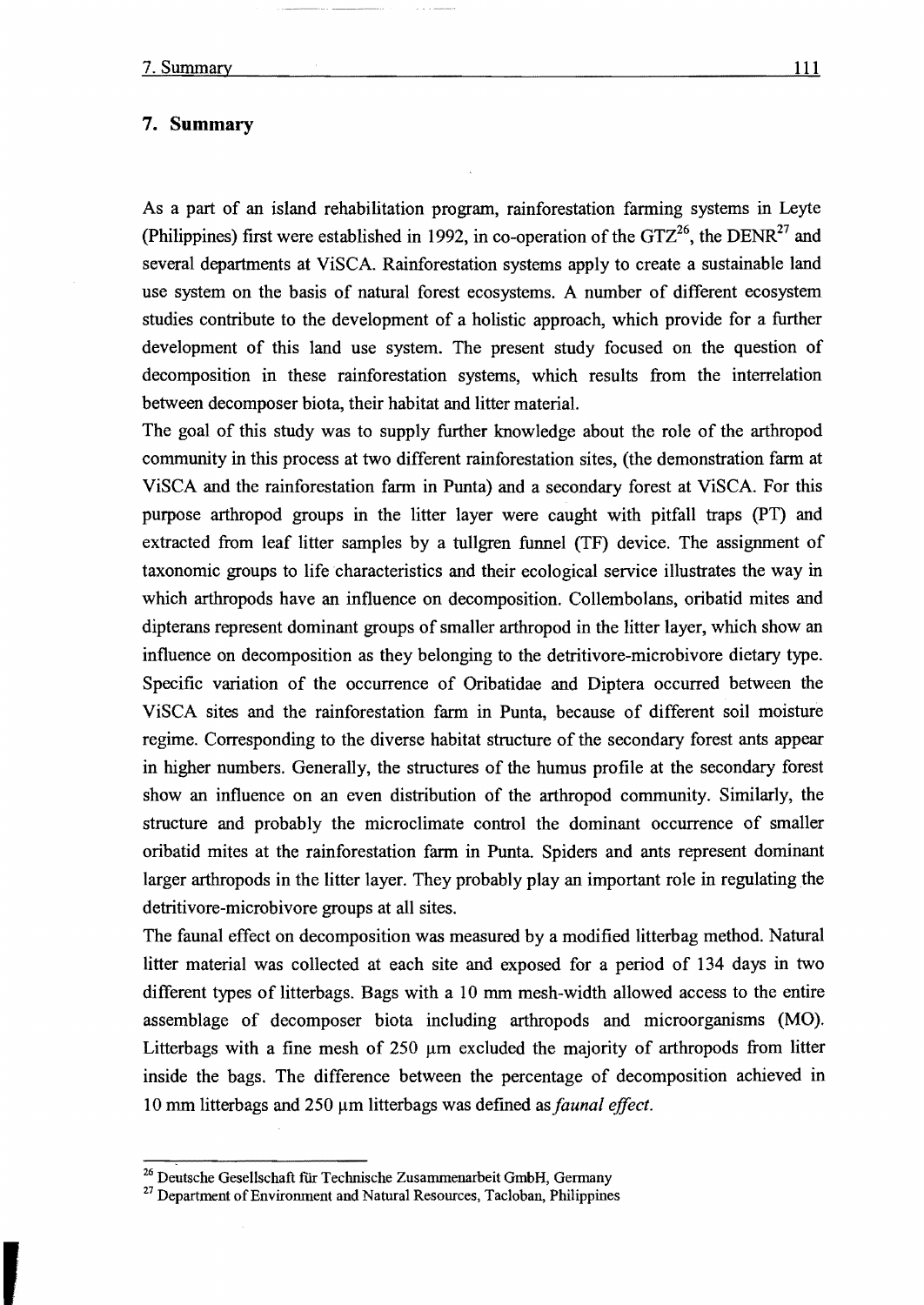The percentage of decomposition achieved in the secondary forest was higher than in both rainforestation systems, which supports the suggestion that decomposition in fonner degenerated areas are 10wer than in regenerated areas. Decomposition obtained by excluding the majority of fauna was much lower throughout all sites, which supports the role of arthropods as important vectors of decomposition measured under field conditions.

*Direct impact* of fauna on decomposition was detected by baited lamina tests, which were used to assess the faunal feeding activity. Plastic stripes served as carrier for baits. These stripes were inserted into the soil and exposed for 11 to 13 days. The feeding activity at the rainforestation sites was distinctively higher than at the secondary forest. Feeding activity measured at the investigated sites implies that direct impact of arthropods on decomposition in rainforestation systems is higher than in the secondary forest.

Analysis of organic nutrient compounds of litter material (before and after exposition inside litterbags) collected at the investigated sites supported an interpretation of the exertion of *indirect influence* on decomposition carried by arthropods. The C/N ratio of litter material between  $250 \mu m$  and 10 mm litterbags at the secondary forest decreased in the wide mesh-bags. This fact indicates a stimulatory effect of the fauna, which probably graze on microbial tissues in the secondary forest. A similar result could be achieved at the rainforestation farm in Punta.

Although diplopods (giant millipede and giant pill millipede) were recorded in negligible numbers, faecal pellets of these animals clearly covered huge areas of the forest floor at both of the rainforestation sites. This fact led to the suggestion that this group is more important than number of caught individuals would predict. As a consequence ecological functions like primary decomposition and humification were demonstrated on the basis of a morphological examination and chemical analysis of diplopod faecal pellets, which were collected at each site. The results confinned the importance of diplopods for primary decomposition and humification for all investigated sites.

To explain decomposition as a matter of an ecological process, site-specific composition and structure of vegetation were recorded and humus profiles were cIassified for the investigated sites. Although humus profile and vegetation structure tumed up to be sitespecific rainforestation systems generally show a sparser leaf canopy and a less developed humus profile than the secondary forest. Therefore, the latter is accompanied by a diverse heterogeneous structure of microhabitats, which indicates a long time of regeneration.

As a consequence, the study indicates that a range of mainly indirect influences of arthropods on decomposition in the secondary forest result in more enhanced decomposition, than found in the rainforestation systems. These indirect influences are mainly an assemblage of interrelations between arthropods and MO. Rainforestation systems appear to show a site-specific, but different situation in this context for the direct impact of arthropods in this systems were assessed to be higher than in the secondary